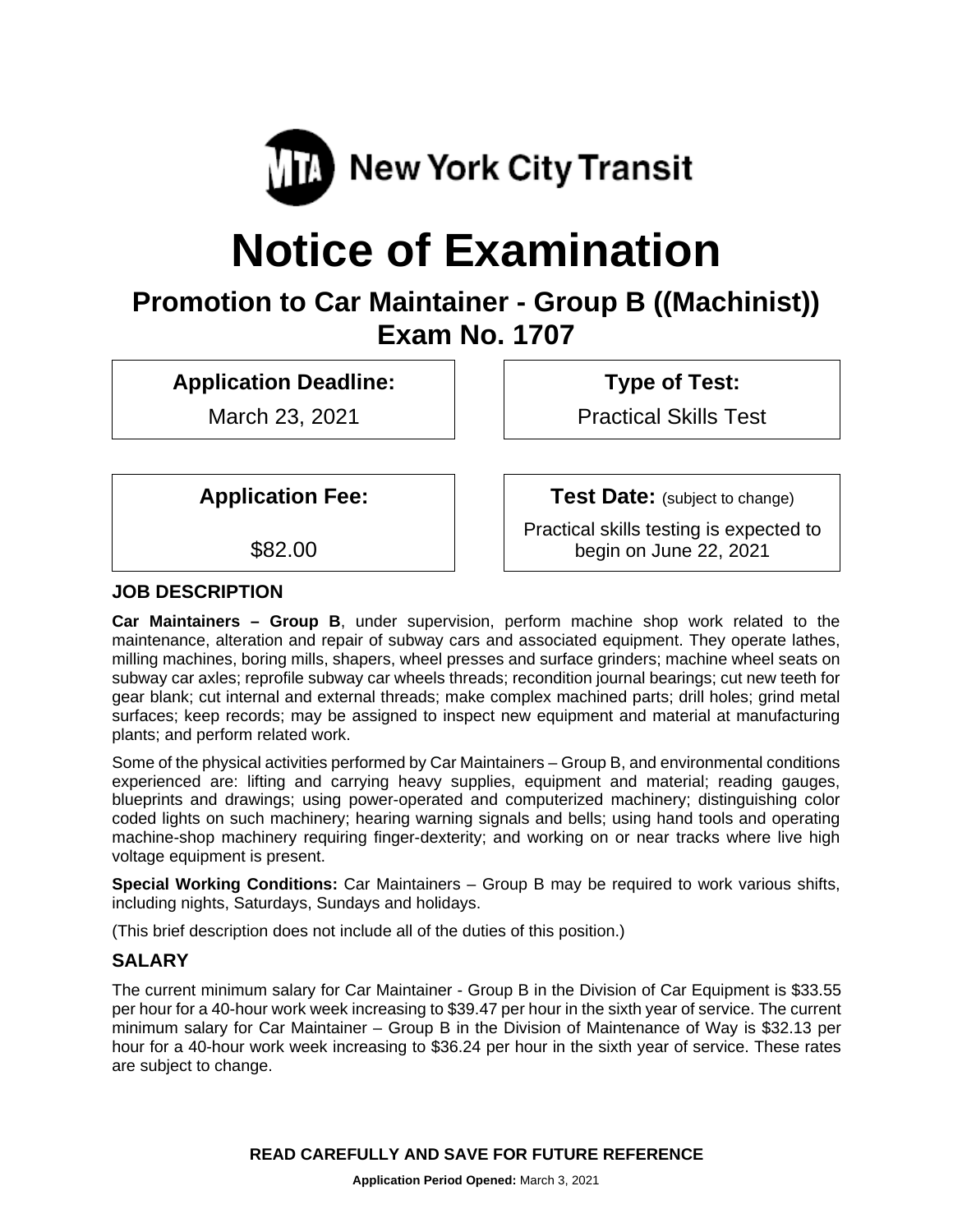# **ELIGIBILITY TO TAKE EXAMINATION**

This examination is open to each employee of MTA New York City Transit who **on the first date of the practical skills test:** 

- 1. Is permanently (not provisionally) employed in or appears on a Preferred List (see Note, below) for the eligible title of Maintainer's Helper- Group B employed in the Division of Car Equipment; and
- 2. Is not otherwise ineligible.

(Note: A "Preferred List" is a civil service list which is only for certain former permanent incumbents of the eligible title who have rehiring rights.)

This examination is also open to employees who were appointed to an eligible title pursuant to New York State Civil Service Law, section 55-a, and who meet all other eligibility requirements.

You are responsible for determining whether you meet the eligibility requirements for this examination prior to submitting the Application. If you do not know if you are eligible, check with **your department's Human Resources representative**. You may be given the test before we verify your eligibility. If you are marked "Not Eligible," your application fee will **not** be refunded, and you will **not** receive a score.

This examination is **not** open to employees of MaBSTOA or MTA Bus Company, or to employees of MTA agencies other than MTA New York City Transit.

## **REQUIREMENTS TO BE PROMOTED**

**Probationary Period:** At the time of promotion, you must have completed your probationary period in the eligible title as indicated in the above "Eligibility to Take Examination" section, and you must be permanently employed in that title or your name must appear on a Preferred List for the title at the time of promotion. Additionally, you must have served permanently in the eligible title for at least one year. Time served prior to a break in service of more than one year will not be credited.

**Medical Requirement:** Medical guidelines have been established for the position of Car Maintainer – Group B. Candidates will be examined to determine whether they can perform the essential functions of the position of Car Maintainer – Group B. Where appropriate, a reasonable accommodation will be provided for a person with a disability to enable him or her to take the examination and/or perform the essential functions of the job.

**Drug Screening Requirement:** You must pass a drug screening in order to be promoted, and if promoted, you will be subject to random drug and alcohol tests for the duration of your employment. Additionally, if you have tested positive on a drug or alcohol test or had a refusal to test during preemployment or while employed by a Federal DOT-regulated employer during the applicable period, you must have completed the Substance Abuse Professional (SAP) evaluation, referral and education/treatment process required by federal law in order to be promoted to this safety-sensitive position.

## **HOW TO SUBMIT AN APPLICATION**

If you believe you meet the requirements in the "Eligibility to Take Examination" section, you may submit an application during the application period. The MTA Exam Information Center, located in the lobby of 180 Livingston Street, Brooklyn, NY 11201, is currently closed. If you believe you have a special circumstance (e.g., a disability, military duty) that prevents you from applying as instructed below, please refer to the Special Circumstances Guide referenced in the "Special Arrangements" section below. Applications will **not** be accepted in person.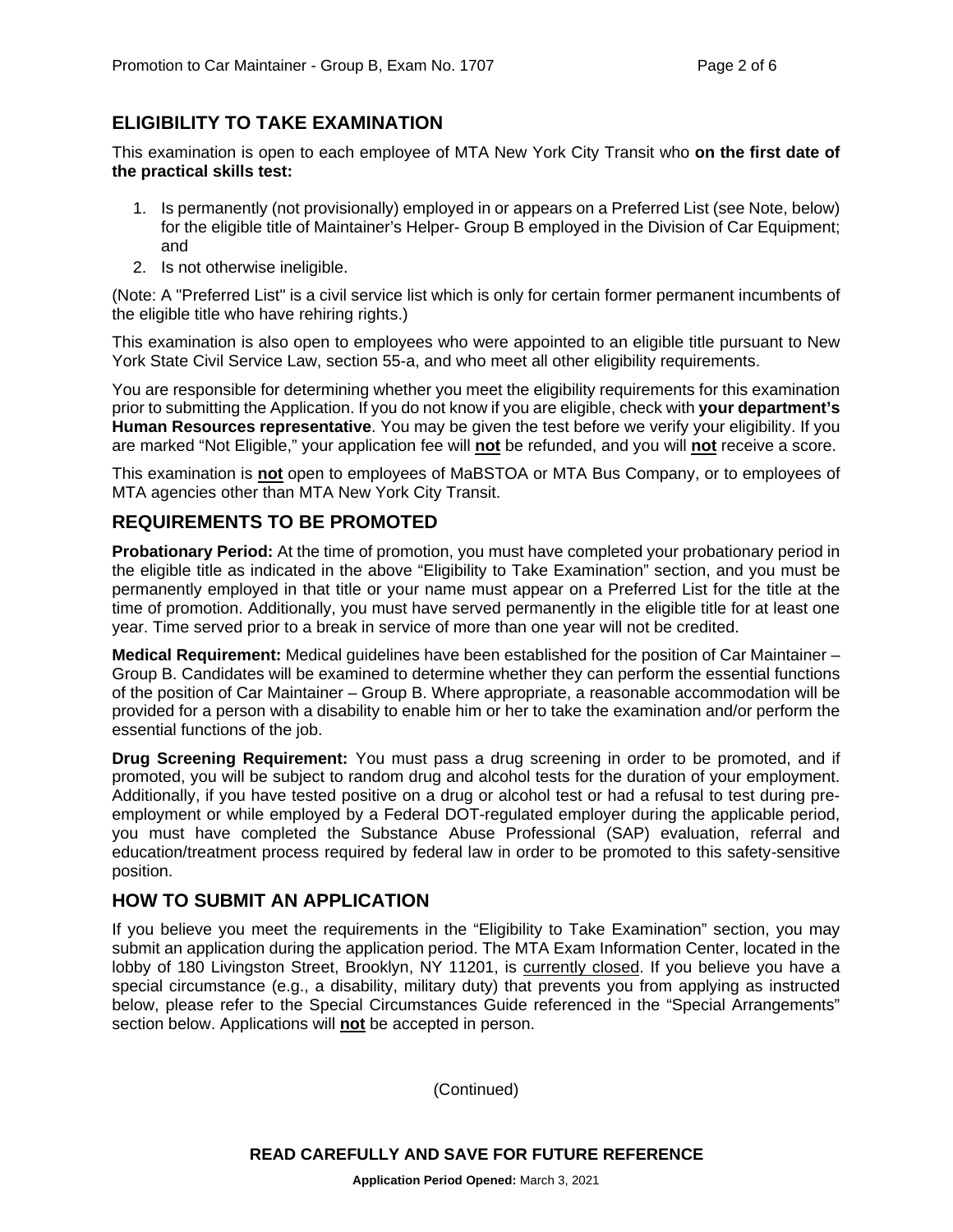# **HOW TO SUBMIT AN APPLICATION** (Continued)

#### **Online Applications:**

- 1. If you are an active MTA employee, apply using the "BSC" employee portal at [www.mymta.info](http://www.mymta.info/) by the last day of the application period (non-active MTA employees and applicants requesting a fee waiver must email us by the last day of the application period at [examsunit@nyct.com](mailto:examsunit@nyct.com) for application instructions). Note: The application system may not function properly with mobile devices or tablets. For best results when applying, please use the latest version of Internet Explorer, open a new window, and avoid having multiple tabs open in the same window.
- 2. Once you have logged in, click on the My Job Search ribbon and then click on Exams (non-Railroad).
- 3. Follow the steps to submit an application.
- 4. Active MTA employees must pay the application fee via payroll deduction.
- 5. A confirmation number will appear on the same page after submitting your application and authorizing a payroll deduction (Save this number for future reference).

**IMPORTANT:** Your application submission confirms that you have read this Notice of Examination, including any dates and the requirements.

**Application Fee**: This fee is generally not refundable. Under special circumstances, you may be entitled to a refund. Please refer to the Department of Citywide Administrative Services ("DCAS") General Exam Regulations Section E.3.4 to determine if you are entitled to a refund. Please visit [http://web.mta.info/nyct/hr/forms\\_instructions.htm](http://web.mta.info/nyct/hr/forms_instructions.htm) to access the DCAS General Exam Regulations online. Application fee refund requests, along with any relevant supporting documentation, should be emailed to [examsmakeups@nyct.com](mailto:examsmakeups@nyct.com) or mailed to the address in the "Correspondence" section below.

# **ADMISSION LETTER**

An Admission Letter will be mailed to you about 10 days before the first date of the practical skills test. If you do not receive an Admission Letter at least 4 days before this date, you must email a request for a duplicate Admission Letter to [examsunit@nyct.com.](mailto:examsunit@nyct.com) A paper copy of the Admission Letter is your ticket for admission to the test.

Applicants **must** keep their mailing address **up to date**. Please refer to the "Correspondence" section below for instructions on how to update your address and other contact information.

# **THE TEST**

You will be given a competitive practical skills test. A score of at least 70% is required to pass this test.

You will be scheduled to take the test on a date indicated in the above "Test Date" box. You will be assigned to a test date and location, and you cannot request that your scheduled test date or location be changed, unless you meet the conditions in the "Special Arrangements" section below.

Your score on this competitive practical skills test will determine 85% of your final score. Your seniority will determine the remaining 15%. You must pass the competitive practical skills test to have your seniority credited. Your seniority score will be 70 plus ½ point for each three months of completed, permanent, continuous service with an agency under the jurisdiction of the Commissioner, Department of Citywide Administrative Services, in competitive class titles. Your service will be credited through the first date of the competitive practical skills test, up to a maximum of 15 years. Time served prior to a break in service of more than one year will not be credited.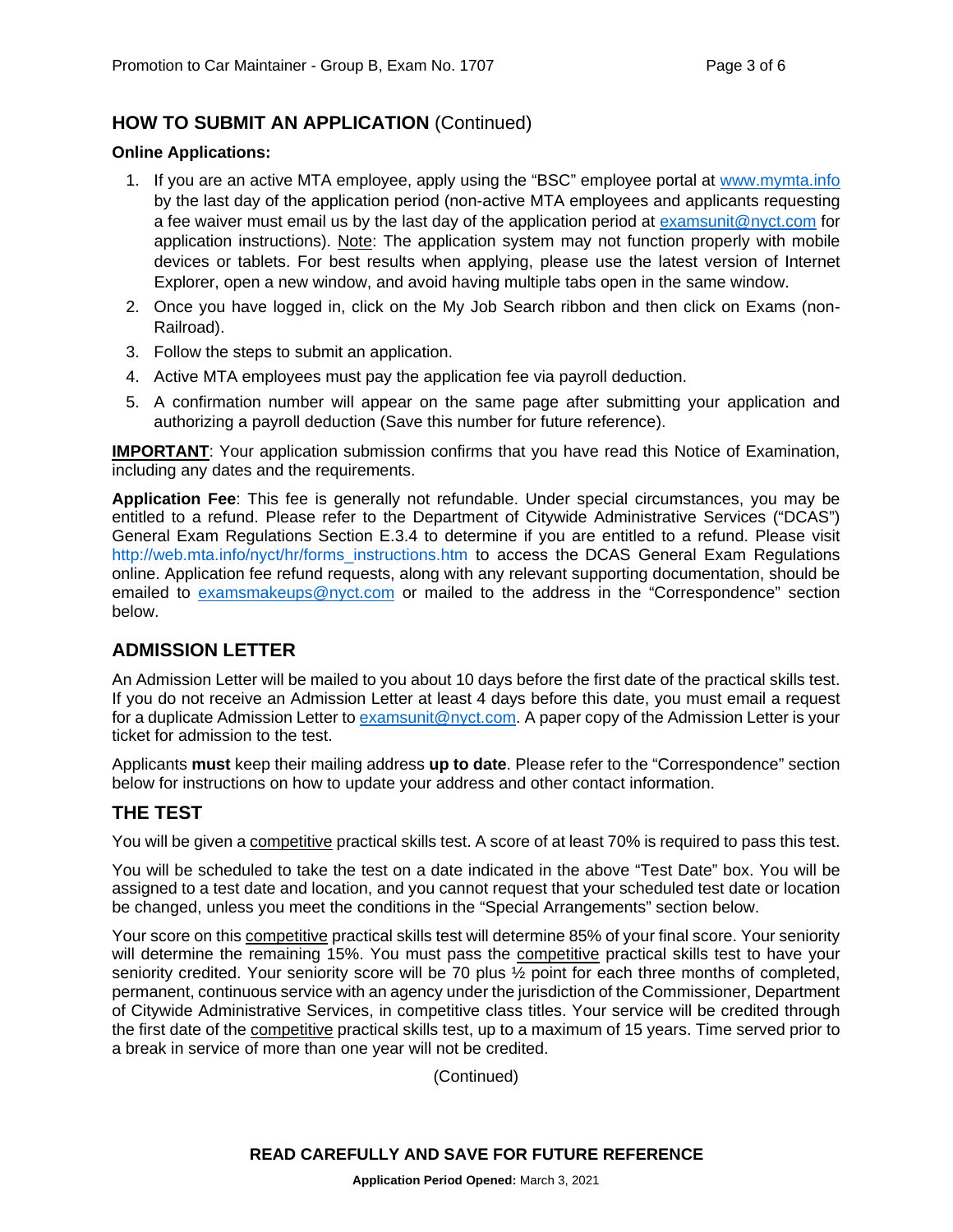# **THE TEST** (Continued)

Veterans' or Disabled Veterans' Credit will be granted only to eligible passing candidates who request that they be applied. Veterans' or Disabled Veterans' Credit should be requested at the time of application but **must** be requested before the date the eligible list is established. Claims for Veterans' or Disabled Veterans' Credit will not be processed after the eligible list is established.

The competitive practical skills test will require you to perform machine and bench work tasks while demonstrating safe and proper use of hand tools and machinery.

# **TEST ADMINISTRATION GUIDELINES**

**Warning:** You are not permitted to enter the test site with cellular phones, smart watches, beepers, pagers, cameras, portable media players, or other electronic devices. Calculators are permitted; however, they must be hand-held, battery or solar powered, numeric only. Calculators with functions **other than** addition, subtraction, multiplication and division **are prohibited**. Electronic devices with an alphabetic keyboard or with word processing or data recording capabilities such as planners, organizers, etc. are prohibited. If you use any of these devices in the building at any time before, during or after the test, you may **not** receive your test results, your test score may be nullified, and your application fee will **not** be refunded.

**Social Distancing** and other safety protocols, **including the wearing of masks**, will be required during the administration of the test. Further details will be provided on your admission letter.

You may not have any other person, including children, present with you while you are being processed for or taking the test and no one may wait for you inside of the test site while you are taking the test.

**Leaving:** You must leave the test site once you finish the test. If you leave the test site after being fingerprinted but before finishing the test, you will not be permitted to re-enter. If you disregard this instruction and re-enter the test site, you may not receive your test results, your test score may be nullified, and your application fee will not be refunded.

**Proof of Identity:** You must present your MTA New York City Transit employee ID when you arrive to take the test.

## **THE TEST RESULTS**

If you pass the competitive practical skills test and are marked eligible, your name will be placed in final score order on an eligible list and you will be given a list number. You will be notified by mail of your test results. If you meet all requirements and conditions, you will be considered for promotion when your name is reached on the eligible list.

#### **ADDITIONAL INFORMATION**

**Training:** You may be required to undergo a formalized training course during your probationary period. Failure to successfully complete the training course may result in termination or being returned to your previously held permanent title.

**Selective Certification for Special Experience:** If you have the experience listed below, you may be considered for promotion to positions requiring this experience through a process called Selective Certification. If you qualify for Selective Certification, you may be given preferred consideration for positions requiring this experience. If you have qualifying experience, as listed below, follow the instructions given to you on the date of the practical skills test to indicate your interest in such selective certification. Your experience will be verified by MTA New York City Transit at the time of consideration for promotion.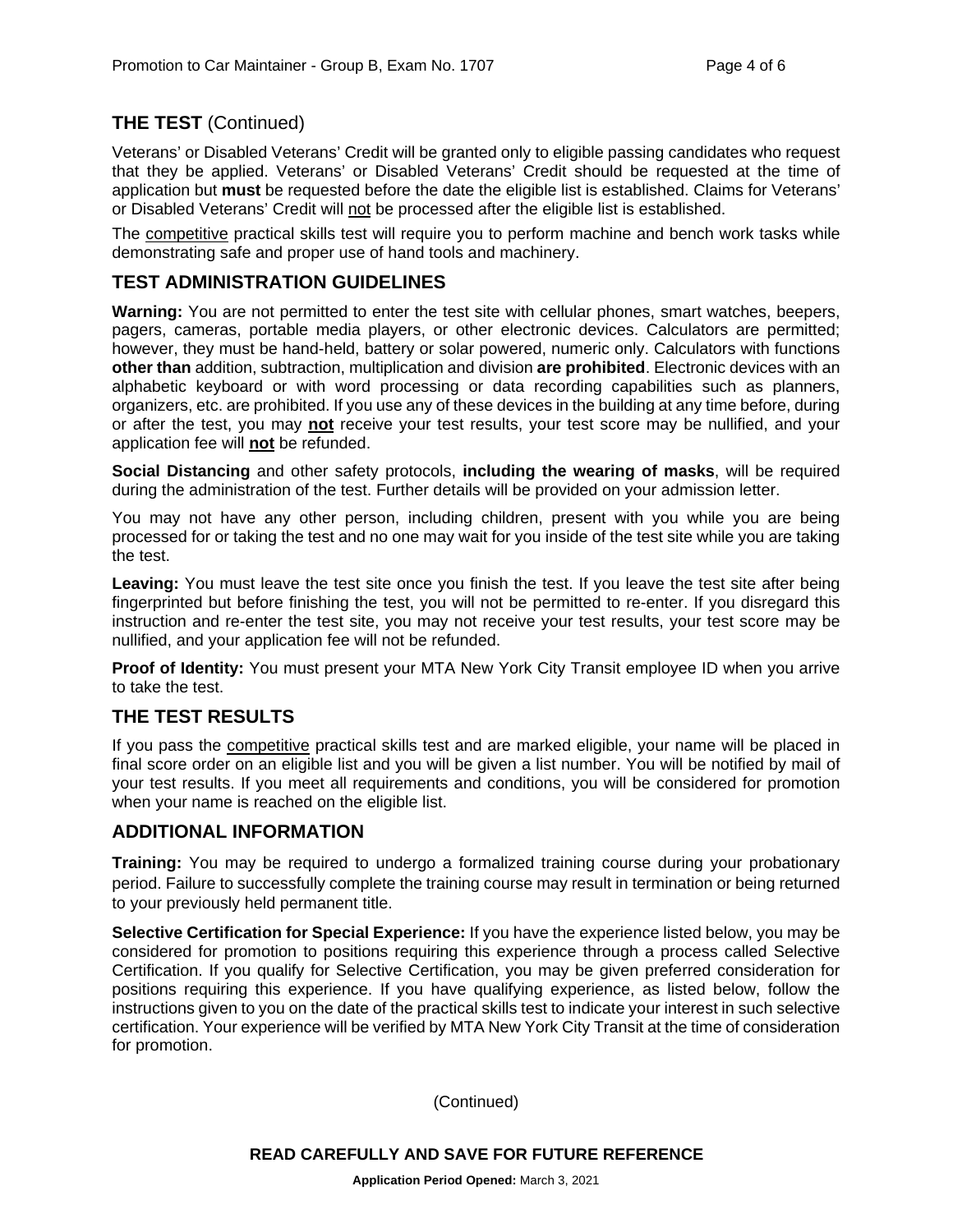# **ADDITIONAL INFORMATION** (Continued)

**Selective Certification for positions requiring CNC (Computer Numerical Control) Machine Operator experience.** Two years of full-time CNC (Computer Numerical Control) machine operator experience.

The above Selective Certification requirement may be met at any time during the duration of the list. If you meet this requirement at some future date, please submit a request by mail to the address in the correspondence section below. Please include the examination title and number, your social security number, and the Selective Certification you are requesting in your correspondence.

## **SPECIAL ARRANGEMENTS**

**Late Applications**: Refer to the "Correspondence" section below to contact the Examinations Unit to determine the procedure for submitting a late application if you meet one of the following conditions:

- 1. You are absent from work for at least one-half of the application period and are unable to apply for reasons such as vacation, sick leave or military duty; or
- 2. You become eligible after the above application period, but before the first test date of the practical skills test.

**Special Test Accommodations:** If you plan to request an alternate test date due to your religious observance or special testing accommodations due to disability, please follow the instructions included<br>in the Special Circumstances Guide. which is accessible online at in the Special Circumstances Guide, which is accessible online at [http://web.mta.info/nyct/hr/forms\\_instructions.htm](http://web.mta.info/nyct/hr/forms_instructions.htm) and will be attached to this Notice of Examination during the application period. An alternate test date due to religious observance must be requested no later than 15 days prior to the date on which practical skills testing is expected to begin. Special testing accommodations due to disability must be requested no later than 30 days prior to the date on which practical skills testing is expected to begin.

**Make-Up Tests:** You may apply for a make-up test if you cannot take the **competitive** practical skills test as scheduled for any of the following reasons:

- 1. Compulsory attendance before a public body; or
- 2. On-the-job injury or illness caused by municipal employment where you are an officer or employee of the City; or
- 3. Absence from the test within one week after the death of a spouse, domestic partner, parent, sibling, child, or child of a domestic partner where you are an officer or employee of the City; or
- 4. Absence due to ordered military duty; or
- 5. A clear error for which MTA New York City Transit is responsible; or
- 6. A temporary disability, pregnancy-related, or child-birth related condition preventing you from taking the test.

To request a make-up test, submit your request with documentation of the special circumstances that caused you to miss your test (as attachments) by email to [examsmakeups@nyct.com](mailto:examsmakeups@nyct.com) or by mail to the address in the "Correspondence" section below as soon as possible.

## **CORRESPONDENCE**

**Change of Contact Information:** It is critical that you keep your contact information (i.e., telephone number, mailing address and/or email address) current with MTA New York City Transit. You may miss important information about your exam(s) or consideration for appointment or promotion, including important information that may require a response from you by a specified deadline, if we do